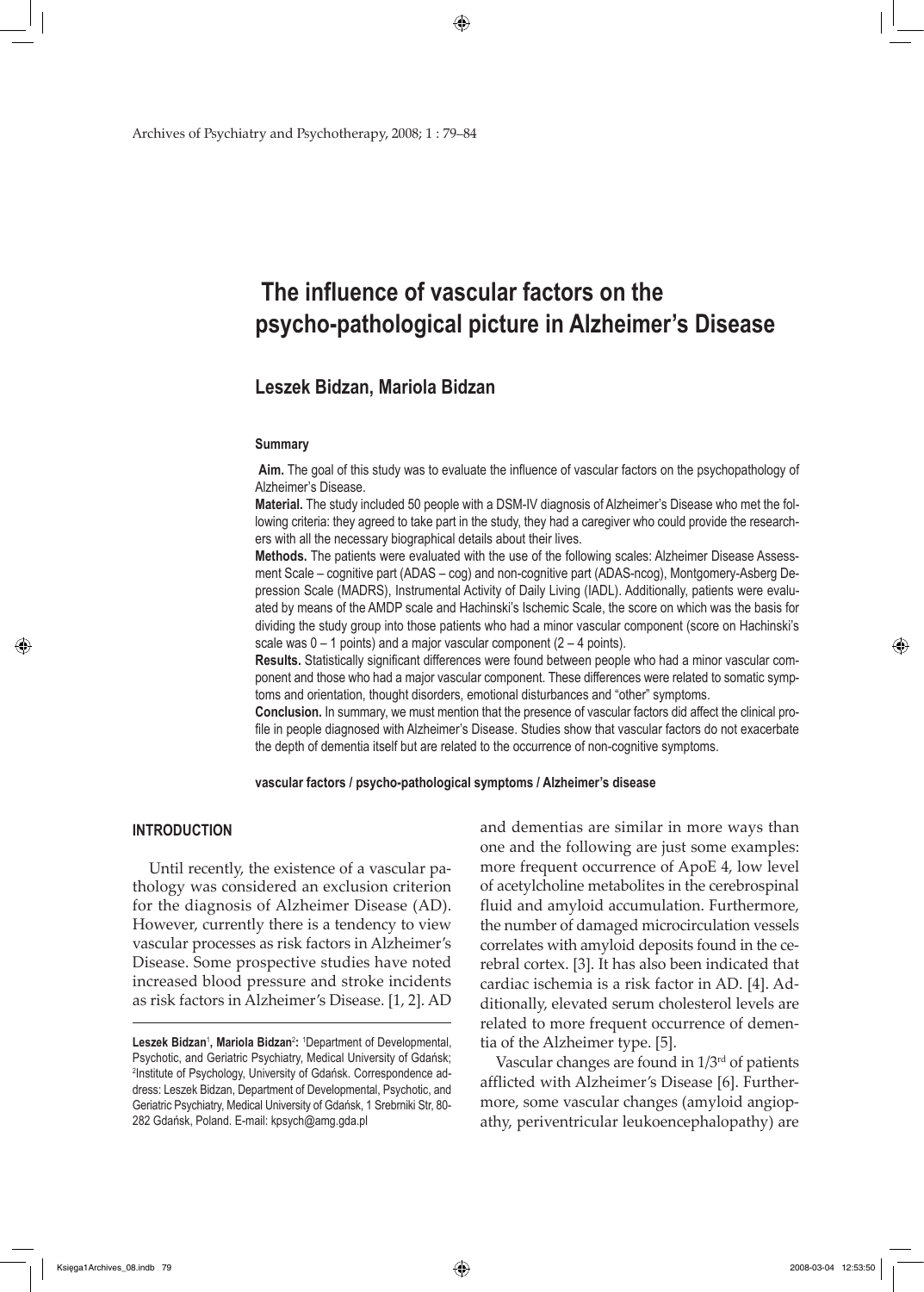⊕

diagnosed in nearly all cases of Alzheimer's Disease [7]. Other than certain similarities in the clinical picture of dementia of the Alzheimer type and vascular type dementias, there are disease-specific changes which differentiate them. Besides symptoms included in the so-called cognitive sphere, a certain etiological difference in the process is exposed in the nature of behavior disturbances and psychotic symptoms which accompany dementia processes. For example, depressive disorders are more prevalent in vascular dementias, whereas psychotic symptoms are more often seen in Alzheimer's Disease. [8]. Therefore, it seems probable that the presence of a vascular component in the course of AD could affect both the clinical picture and the course of the disease.

 The goal of our study was to evaluate the influence of a vascular component on the psychopathological picture in Alzheimer's Disease.

#### **MATERIAL AND METHODS**

↔

 The initial population was made up of people treated from 1.02 to 30.10. 2000 in the Clinic of Mental Illnesses or any Mental Health Counseling Centre in Gdańsk. The inclusion criteria for the study were the following:

- Patients' informed consent regarding participation in the study
- The possibility of obtaining detailed patient history from a caretaker who knows the patient well;
- Physical state which allows for a full clinical evaluation by means of clinical scales – thus, no eye condition, hearing disability, no locomotor, cardiovascular or respiratory problems;
- No past history of schizophrenia, affective disorder, schizoaffective disorder, substance dependency (including alcohol) or epilepsy. No symptoms of the aforementioned diseases and disorders present during the initial clinical evaluation.
- Diagnosis of dementia of the Alzheimer type made on the basis of DSM IV criteria for Alzheimer's Disease [9]; In accordance with the DSM IV diagnostic criteria , dementia of the Alzheimer type was diagnosed on the ba-

sis of both a clinical evaluation and several additional tests. Of all the additional clinical tests, the following were considered essential in the diagnostic process: a computer tomography of the head or a core MRI, a basic biochemical profile (which checked the blood levels of creatinine, glucose, aminotransferases, electrolytes), blood morphology (with smear), USR test and a general urine profile. Additionally, if clinical symptoms were present or clinical tests showed abnormalities which could indicate a vitamin B12 deficiency or a dysfunction of the thyroid gland, additional tests were done to check the level of vitamin B12 or the level of thyroxine or triiodothyronine.

- Score on the Hachinski scale ( $0 4$  points).
- Exclusion of other types of dementia

 Once patients were accepted into the study the main examination was performed using the following scales:

- Alzheimer Disease Assessment Scale cognitive part (ADAS – cog) [10];
- Alzheimer Disease Assessment Scale noncognitive part (ADAS – ncog) [10]
- Montgomery-Asberg Depression Scale (MADRS) [11];
- Instrumental Activity of Daily Living (IADL) [12]
- The AMDP scale (Arbeitsgemeinschaft fur Methodik und Dokumention in der Psychiatrie**)**, which is actually more of a psychiatric evaluation system, was designed on the basis of many different research projects conducted since 1965 in German-speaking countries. The scale consists of several inventories : anamnesis I - demographic characteristics, anamnesis II - life events, anamnesis III - individual history of mental illness, psychopathology symptoms, somatic symptoms. A great advantage of this inventory, and the reason why we included it in our methodology, is that it enables clinicians to make very detailed records of patients' psycho-pathology. The fourth part of the scale "Psychopathology symptoms" includes the following elements: intellectual impairments, consciousness impairments, orientation impairments, concentration and memory impairments, formal thought disorder, phobias and compulsions, delusions, percep-

Archives of Psychiatry and Psychotherapy, 2008; 1 : 79–84

 $\Leftrightarrow$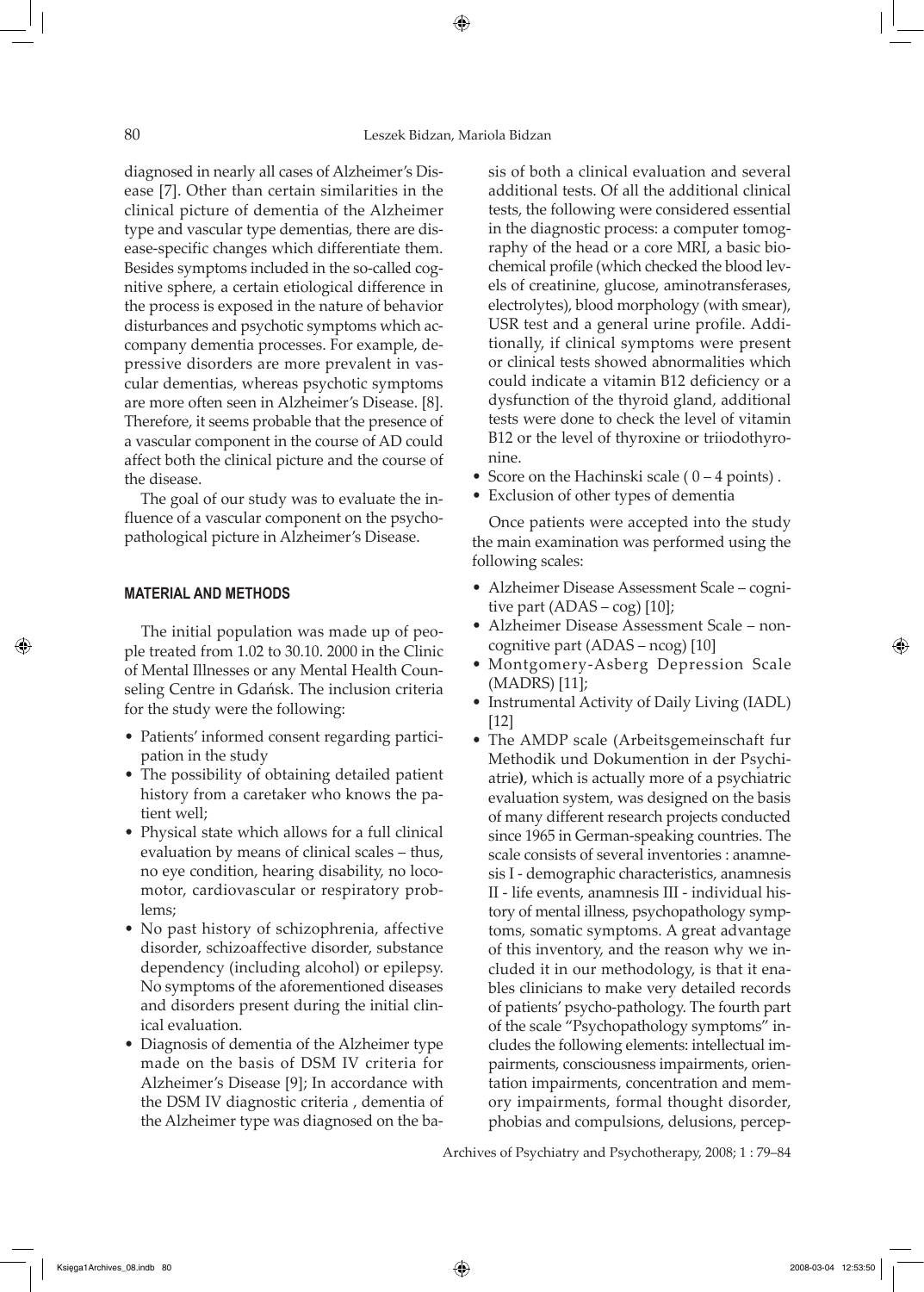The influence of vascular factors on the psycho-pathological picture in Alzheimer's Disease 81

⊕

tion impairments, *ego* disorders, affect disorders, locomotor impairments, daily fluctuations in disorder symptoms & intensity, other disorders & impairments and other symptoms. Each category consists of a few or a few dozen well-defined symptoms (Tab. 1), which can be quantified on a scale from 0 (*the symptom is absent*) to 5 (*the symptom is very severe*). A great convenience is the possibility to analyze a given psychopathology profile with reference to a group of symptoms (a category) and with reference to a single symptom. It is also permitted to differentiate groups of disorders by grouping particular symptoms, e.g. it is possible to create a manic-depressive scale. In our study we used the Polish version of the scale adapted by M. Rzewuska, with the help of L. Welbel and K. Nurowska (1991). Research conducted by the Laboratory of Pharmacotherapy of the Institute of Psychiatry and Neurology in Warsaw confirmed the reliability and validity of the Polish version of the scale. In our study we used two inventories (mental state and somatic state ) [14].

Clinical examination with ADAS and MADRS inventories was always done by a specialist in psychiatry or a clinical psychologist. Social workers and the nursing staff performed the MMSE and IADL inventories on their own and were also an important source of information about the patients, information which was essential for the specialist to carry out the AMDP scales.

 In the end, 50 people with an average degree of cognitive dysfunction (32.074 points on the ADAS-cog scale) and mean age of 70.12 years of age were accepted into the study.

Based on scores on the Hachinski scale, participants were divided into two groups – minor involvement of vascular factors  $(0 - 1$  points on the Hachinski scale) (n = 23) and major involvement of vascular factors  $(2 – 4$  points on the Hachinski scale) ( $n = 27$ ). With the help of the two-sample t-test we compared the two study groups with respect to the mean scores obtained on all clinical scales. The adopted level of significance was 0.05. Results for which the level of significance was equal to or lower than  $0.05$  ( $p < 0.05$  or

**Table 1.** Symptoms comprising particular categories of dysfunction according to the AMDP scale.

| <b>Category of symptoms</b>      | <b>Symptoms</b>                                                                                                                                                                                                                                                                                                                                                                                                     |  |  |  |
|----------------------------------|---------------------------------------------------------------------------------------------------------------------------------------------------------------------------------------------------------------------------------------------------------------------------------------------------------------------------------------------------------------------------------------------------------------------|--|--|--|
| Memory impairment                | impaired comprehension, ability to focus attention, memorizing, permanence of memory,<br>confabulations, paramnesis                                                                                                                                                                                                                                                                                                 |  |  |  |
| Dysfunction of thought processes | inhibition of thought processes, bradyphrenia, excessive meticulousness, narrowing of<br>thought content, perseverations, rumination, throng of thoughts, racing thoughts, incoherent<br>thoughts, restraint, breakdown of thought processes, neologisms                                                                                                                                                            |  |  |  |
| Psychotic symptoms               | suspicious mistrust, hypochondrical symptoms and attitude, phobias, compulsive behavior,<br>obsessive thoughts, delusional mood, delusional perception of reality, delusions, illusions,<br>hallucinations                                                                                                                                                                                                          |  |  |  |
| Emotional disturbances           | helplessness, a feeling of "devoid of feelings", poverty of feelings, decrease in vitality,<br>depressed mood, negative perception of reality, fear, euphoria, dysphoria, irritability, anxiety,<br>having many complaints, decreased self-esteem, increased self-esteem, guilt feelings,<br>feelings of impoverishment, ambivalence, parathymia, emotional lability, emotional<br>incontinence, emotional rigidity |  |  |  |
| Motor dysfunctions               | decrease in psychomotor drive, motor inhibition, increase of psychomotor drive, motor<br>agitation, parakinesis, mannerism, melodramatic behavior, speechlessness, logorrhea                                                                                                                                                                                                                                        |  |  |  |
| Other dysfunctions               | withdrawal from social relations, excessive sociability, aggressiveness, suicidal tendencies                                                                                                                                                                                                                                                                                                                        |  |  |  |
| Other symptoms                   | loss of will to live, asthenia, difficulty in falling asleep, intermittent sleep, shortened sleep<br>duration, premature awakening from sleep, decrease or increase in appetite                                                                                                                                                                                                                                     |  |  |  |

Archives of Psychiatry and Psychotherapy, 2008; 1 : 79–84

Księga1Archives\_08.indb 81 2008-03-04 12:53:50

↔

⊕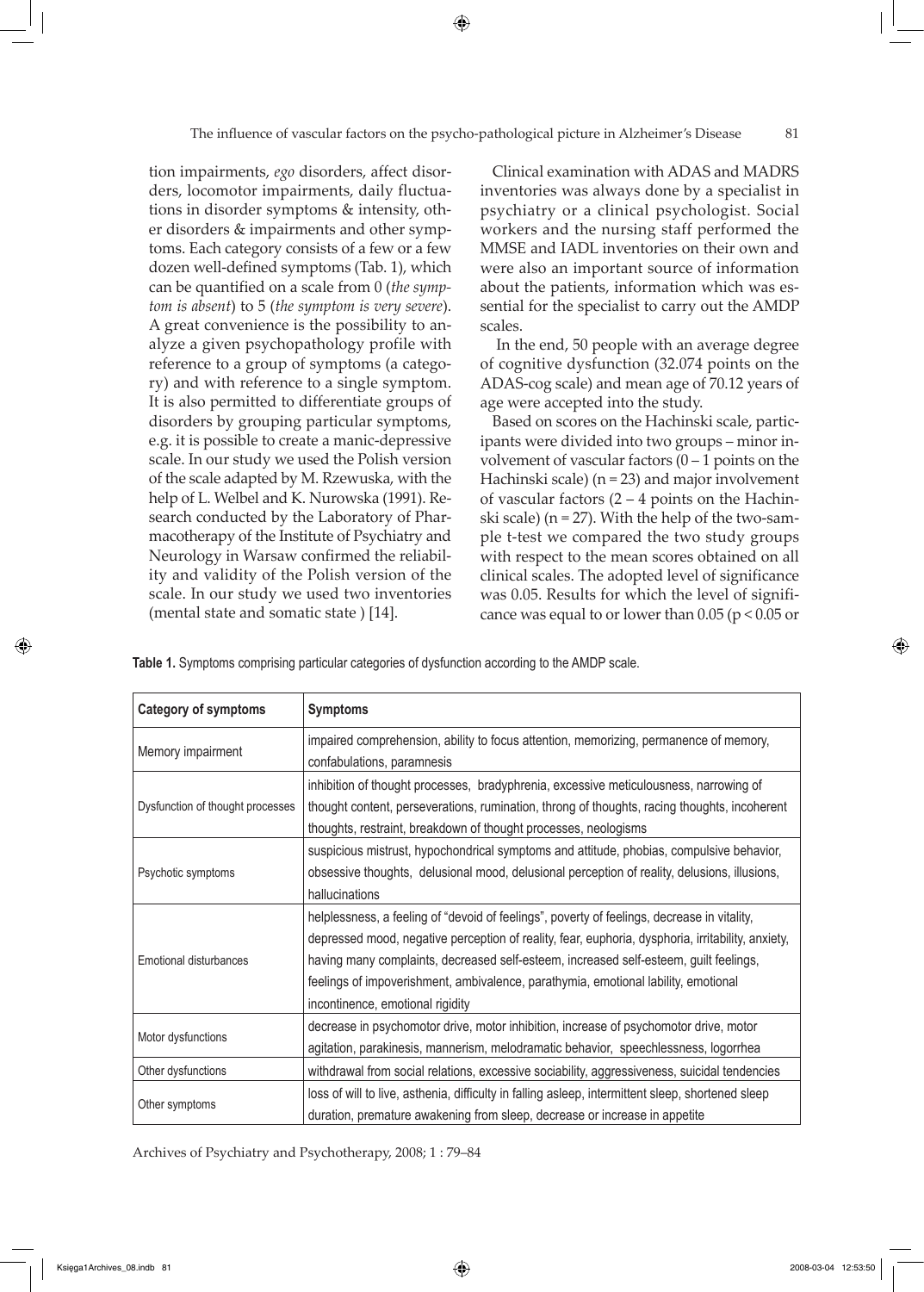## 82 Leszek Bidzan, Mariola Bidzan

⊕

 $p = 0.05$ ) were considered significant, whereas the rest ( $p > 0.05$ ) were considered to be insignificant. A two-way interval was adopted.

## **RESULTS**

↔

Table 2 shows mean scores on the ADAS scale (cognitive and non-cognitive part), the AMDP scale (particular categories of symptoms as listed in Tab. 1), and the MADRS scale. Statistically significant differences are marked with an asterisk (\*).

Differences were found with respect to somatic symptoms and the following categories: orientation, dysfunction of thought processes, emotional disturbances, "other" symptoms (as listed in the AMDP scale).

#### **DISCUSSION**

Results of prior studies have shown vascular factors to be a serious risk factor in Alzheimer's Disease [1, 2]. However, as our study shows, vascular factors also have a significant influence on

**Table 2.** Mean scores obtained on the ADAS scale (cognitive and non-cognitive part), AMDP scale (particular categories of symptoms are shown in tab. 1), the Geriatric Depression Scale and MADRS in people with a minor (score on the Hachinski Scale - 0–1 points.) and a major vascular component (score on the Hachinski Scale 2–4 points.)

| Variable             | Hachinski 0-1<br>$n = 23$ |       | Hachinski 2 - 4 points<br>$n = 27$ |       |
|----------------------|---------------------------|-------|------------------------------------|-------|
|                      | Mean                      | SD    | Mean                               | SD    |
| $ADAS - cog$         | 32.38                     | 14.32 | 31.83                              | 10.71 |
| ADAS- ncog           | 5.96                      | 4.51  | 8.15                               | 5.49  |
| Age                  | 69.87                     | 7.81  | 70.33                              | 7.97  |
| AMDP-SOM*            | 4.26                      | 3.98  | 7.74                               | 6.79  |
| ORIENTATION *        | 6.64                      | 3.26  | 4.41                               | 3.61  |
| <b>MEMORY</b>        | 6.50                      | 2.92  | 6.96                               | 2.68  |
| THOUGHT PROCESSES *  | 0.77                      | 1.11  | 2.04                               | 1.97  |
| PHOBIAS              | 0.14                      | 0.35  | 0.15                               | 0.36  |
| <b>DELUSIONS</b>     | 0.23                      | 0.61  | 0.76                               | 2.05  |
| <b>HALUCINATIONS</b> | 0.00                      | 0.00  | 0.11                               | 0.58  |
| <b>EMOTIONALITY</b>  | 2.27                      | 2.35  | 6.33                               | 6.29  |
| LOCOMOTOR            | 0.64                      | 0.95  | 1.22                               | 1.15  |
| OTHER DISORDERS *    | 3.09                      | 3.41  | 5.62                               | 3.75  |
| <b>MADRS</b>         | 9.36                      | 7.27  | 12.85                              | 8.17  |

significant group differences (p< 0.05, test for two independent means)

psycho-pathological symptoms in people diagnosed with Alzheimer's Disease. No major differences were noted with respect to the severity of dementia as evaluated by means of the ADAScog scale. The differences we found were mostly related to non-cognitive symptoms which occur in the course of dementia, known as behavioural and psychological symptoms of dementia

(b.p.s.d.) Besides more intense physical symptoms reported by people with a vascular component, we noted greater problems in the area of thought processing, emotional well-being, as well as a set of symptoms categorized by the ADMP as "other" symptoms (withdrawal from social relations, compromised social relations, aggression, suicidal tendencies). Orientation dif-

Archives of Psychiatry and Psychotherapy, 2008; 1 : 79–84

⊕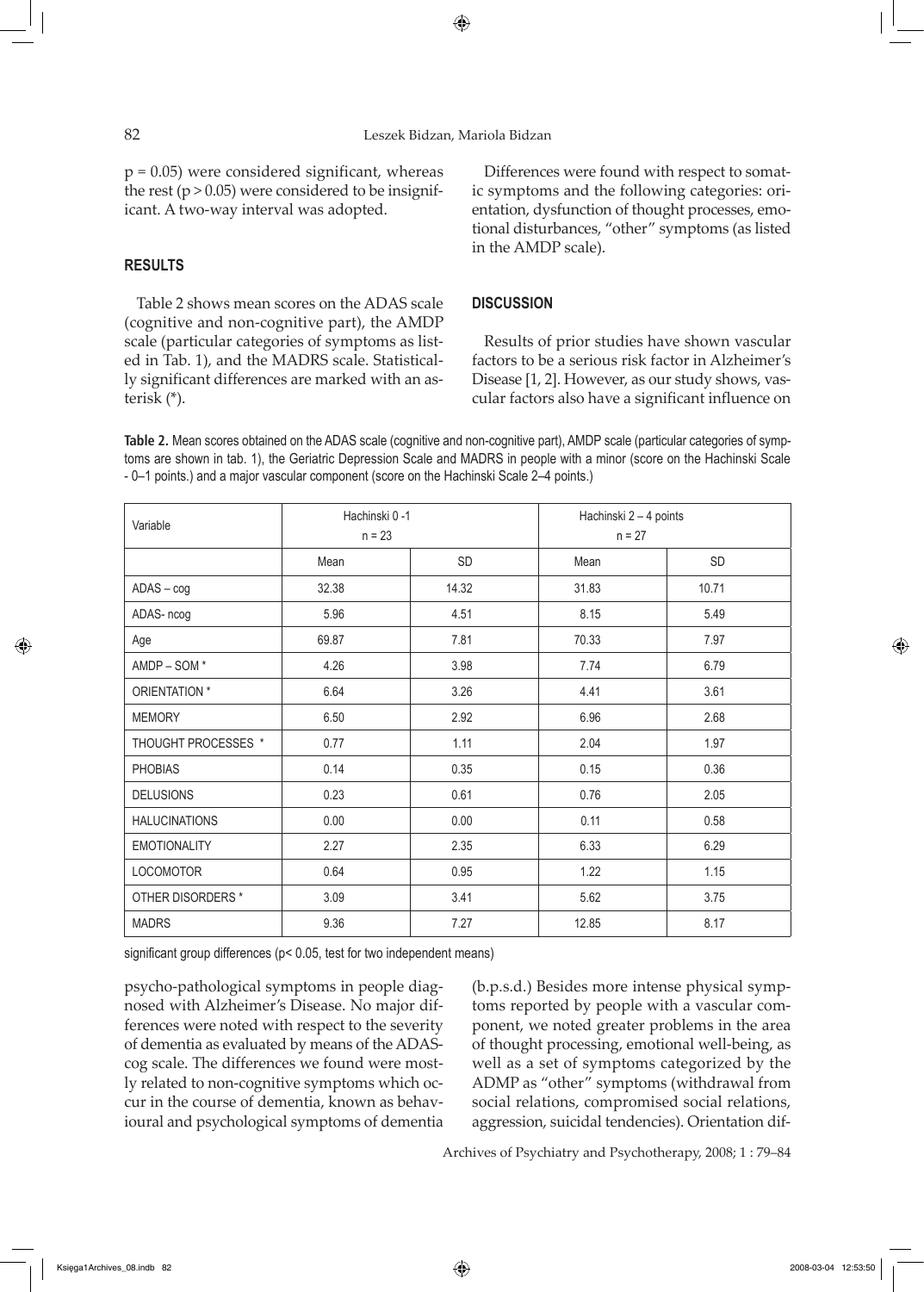⊕

ficulties also differentiated the study groups, but the obtained result (lower in case of an existing vascular component) is surprising and difficult to interpret. In order to show the differences in the psychopathology profile, we needed to use a tool as sensitive as the AMDP scale to evaluate the mental state of the participants. Symptoms noted by means of the non-cognitive part of the ADAS scale were only slightly more intense in the group with a vascular component, yet this result was not confirmed by means of statistical methods. As in vascular-based dementias, in people with Alzheimer's the sole existence of a vascular component brought about a marked increase in the intensity of emotional disturbances, mainly comprised of depressive symptoms. Some researchers link depressive disturbances in the course of vascular-based dementias with more severe somatic changes. [15]. Others believe they are caused by damage to the left hemisphere of the brain, which is typical for pathological changes occurring in the course of vascular-based dementias. [16]. In the light of the obtained results, it seems more likely that there is a link between depressive disorders and the presence of somatic ailments. We must also remember that b.p.s.d. may be caused by a biochemical imbalance. Lately, it is more widely assumed that the more frequent occurrence of b.p.s.d. symptoms in the course of dementia is caused by a dysfunction of the brain's neurotransmission systems [17]. According to Cummings et al. [18], hallucinations are related to decreased cholinergic transmission in the limbic system, cortex, and the thalamus. The limbic system, precisely its temporal and frontal parts, has also been linked with the occurrence of delusions through the cholinergic and dopaminergic system. [19]. Similarly, as in the case of delusions, a decrease in cholinergic transmission and disorders in dopamine turnover encompassing the whole limbic system are said to cause aggressive behaviors [20]. Lastly, according to Datt et al., sleep disorders, which are very often diagnosed in patients with dementia, are related to the decrease in cholinergic transmission within the brain stem. [21]. The cholinergic system of the brain is impacted by vascular changes observed in the course of Alzheimer's Disease. A few studies have proven that in the course of vascular-based dementias cholinergic transmission becomes impaired due to a decrease in the concentration of, for example, acetylcholinetransferase [22]. Vascular factors most probably play a role in the pathogenesis of Alzheimer's Disease by damaging the blood-brain barrier. Abundant evidence indicates damage of micro blood vessels and capillaries in the course of Alzheimer's Disease. Degeneration of smooth muscle cells [23] and focal narrowing of smooth muscles have also been noted [24]. Additionally, Kalaria et al. [25] found that people with Alzheimer's Disease have degenerative and necrotic lesions in the endothelial micro-circulation of the central nervous system (CNS). What is more, the basilar membrane of micro-circulation vessels showed signs of collagen accumulation which leads to destruction and changes in permeability of these vessels. [26]. The aforementioned changes damage the blood-brain barrier, allowing for the permeation of proteins which can cause inflammation if the immune system is compromised (e.g. due to a previous head injury). Such inflammation is accompanied by the production of cytokines and so-called acute phase proteins (alpha 1 antichymotrypsin and alpha 2 macroglobulin) which can contribute to the aggregation of beta-amyloid and consequently to the death of neurons, including cholinergic neurons. [27, 28].

 It is impossible to overlook the major limitations of these studies, namely the fact that they are all based on Hachinski's Ischemic scale, which takes into account vascular risk factors. The studies did not directly confirm the existence of vascular-based changes in the CNS – they only evaluated diseases and particular disease symptoms which are thought to be the result or cause (hypertension, diabetes) of changes in the brain.

 In summary, the presence of vascular factors does affect the clinical profile in Alzheimer's Disease. Studies indicate that vascular factors do not exacerbate the depth of dementia itself, but are related to the occurrence of b.p.s.d. (behavioural and psychological symptoms of dementia). Another issue which is very interesting from the clinical standpoint is the effect of vascular factors on the course of Alzheimer's Disease, however, this issue is the subject of another article. [29].

Archives of Psychiatry and Psychotherapy, 2008; 1 : 79–84

⇔

 $\Leftrightarrow$